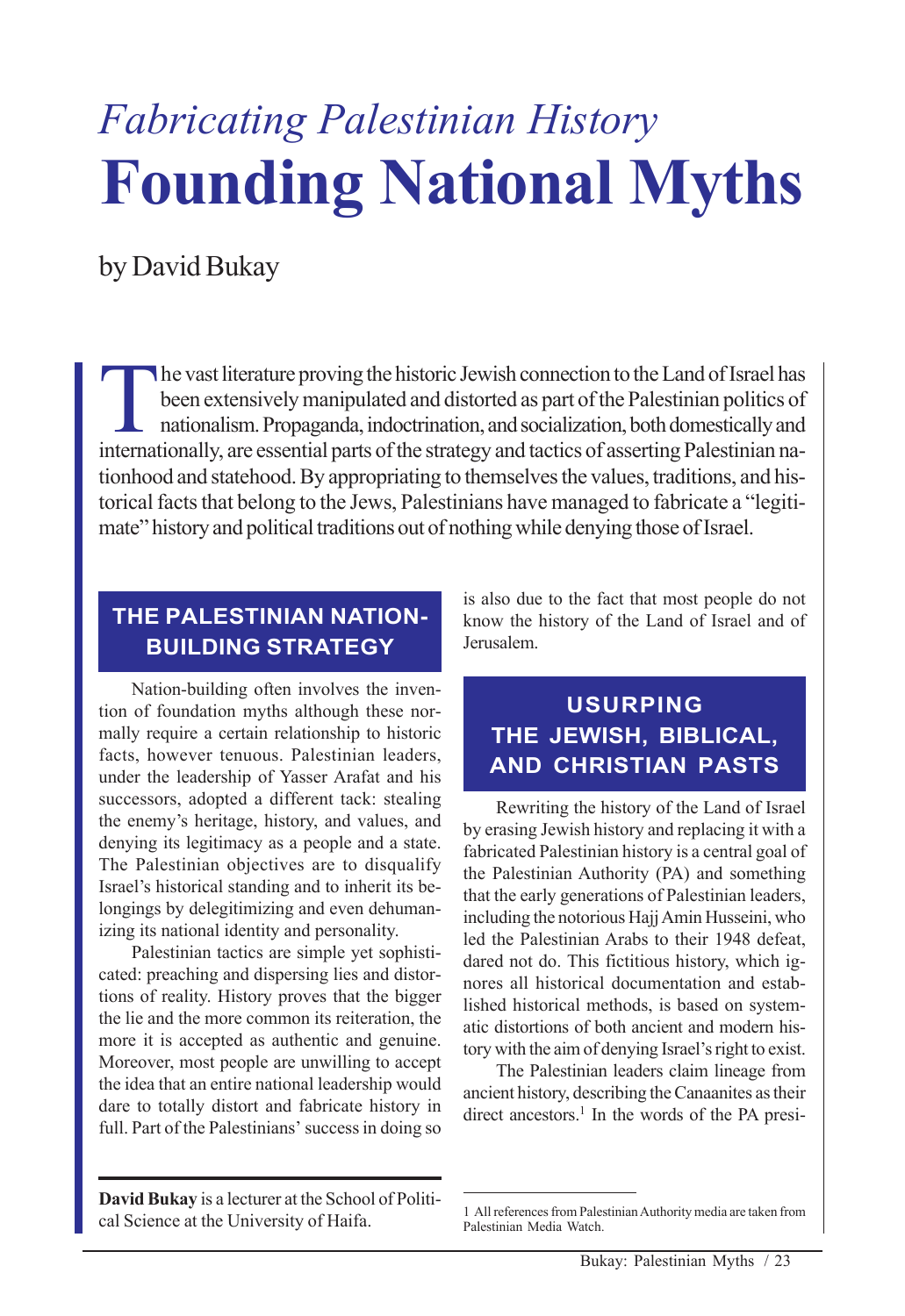#### $-16-$ THE SUBSTRUCTURES

Leaving the mosque of al-Aqsa by the front entrance, we turn to the left and proceed to the south-east corner of the Haram Area where a staircase leads down in to the vast subtetranean substuctures known as Solomon's Stab Moslem worship, which was believed in medieval times to have been associated with Jesus Christ's infancy. This belief was prevalent long before the advent of the Crusaders and was subsequently accepted by them. In the angle between the west and the south walls of the chamber is a little dome borne upon four the sound was of the channel is a nite dome is a small niche lying<br>horizontally, which was believed in early times to have been the<br>*Cradle of Christ* and referred to under that name by several Arab historians.

In the west wall of the chamber, a door opens into a stair-case descending to *Solomon's Stables*. This is a vast substerranean case descending to *Solomon's Statutes*. This is a vest substerranean<br>channer, of roughly rectangular shape, of which the chief feature<br>is the imposing size of the piers. Of these, there are fifteen rows<br>of varying size an dia channer itself. It dates probably as far back as the construction<br>of Solomon's Temple. According to Josephus, it was in existence<br>and was used as a place of refuge by the Jews at the time of the conquest of Jerusalem by Titus in the year 70 A.D. We also know that this space was used by the Knights Templar as stables,

*The existence of the "Temple of the Israelites" was acknowledged by officials of the Islamic religious endowment authority in their publicity materials from the 1920s and 1950s, as in this 1925* Brief Guide to al-Haram al-Sharif*.*

dent Mahmoud Abbas: "We said to him [Netanyahu], when he claimed the Jews have a historical right dating back to 3000 years B.C.E., we say that the nation of Palestine upon the land of Canaan had a 7,000-year history. This is the truth that must be said: Netanyahu, you are incidental in history. We are the people of history. We are the owners of history."<sup>2</sup>

According to Palestinian Authority historians, the Palestinian people has been living in Palestine for over seven thousand years.<sup>3</sup> Another claim states that Palestinians were in the land since the beginning of creation.<sup>4</sup> According to Sheikh Ikrima Sabri, chairman of the Supreme Islamic Council of the Palestinian Authority, Palestinians have roots in this land originating from earlier than 7500 B.C.E.<sup>5</sup> Arab villages have allegedly existed since the days of the Canaanites.<sup>6</sup> The "Arab" Canaanites supposedly established ports on the coast of Canaan, known today as Palestine, and Jaffa is said to have been one of the cities whose Canaanite origins later invaders failed to erase.7 Overall, the Palestinian people claim to be rooted in the region for thousands of years and long before Israel.<sup>8</sup>

According to this argument, some 6,000 years ago, the Palestinians of Canaan created a great civilization that, like the sun, was producing light and shining it on human beings as the Islamic religious basis of the world.9 Palestinian scholars and media have touted the claim that the Palestinian Arab nation has been rooted in its land for thousands of years since the human settlement of the "Arab-Palestinian-Canaanite" city of Jericho—the oldest city in the history of human civilization. In

their claim, the history and heritage of Jericho confirm the Arab-Palestinian-Canaanite narrative concerning the entire Palestinian land, from the sea to the river, and negate the false Zionist narrative. Jericho allegedly proves that the Palestinian nation is the most ancient and earliest of all, whose roots are the most deeply dug into history.<sup>10</sup>

Palestinians also declared themselves to have been the center of historical events and peoples found in the Bible in the form of the Edomites, Amorites, Midianites, Amalekites, Ibrahim bin Azar (biblical Abraham), and al-Khadir (Prophet Elijah).<sup>11</sup> In the view of the

<sup>2</sup> Palestinian al-Fath TV, May 14, 2011.

<sup>3</sup> *Al-Ayyam* (Ramallah), Sept. 11, 2006.

<sup>4</sup> Palestinian al-Fath TV, July 25, 2004.

<sup>5</sup> *Al-Hayat al-Jadida* (Ramallah), July 3, 2010.

<sup>6</sup> Ibid., Dec. 3, 2010.

<sup>7</sup> Palestinian al-Fath TV, repeatedly from 2005-07.

<sup>8</sup> *Al-Hayat al-Jadida*, Mar. 17, 2009, Dec. 11, 2011.

<sup>9</sup> Palestinian al-Fath TV, Feb. 20, 2011.

<sup>10</sup> *Al-Hayat al-Jadida*, Oct. 21, 2010.

<sup>11</sup> Ibid., July 8, 2011.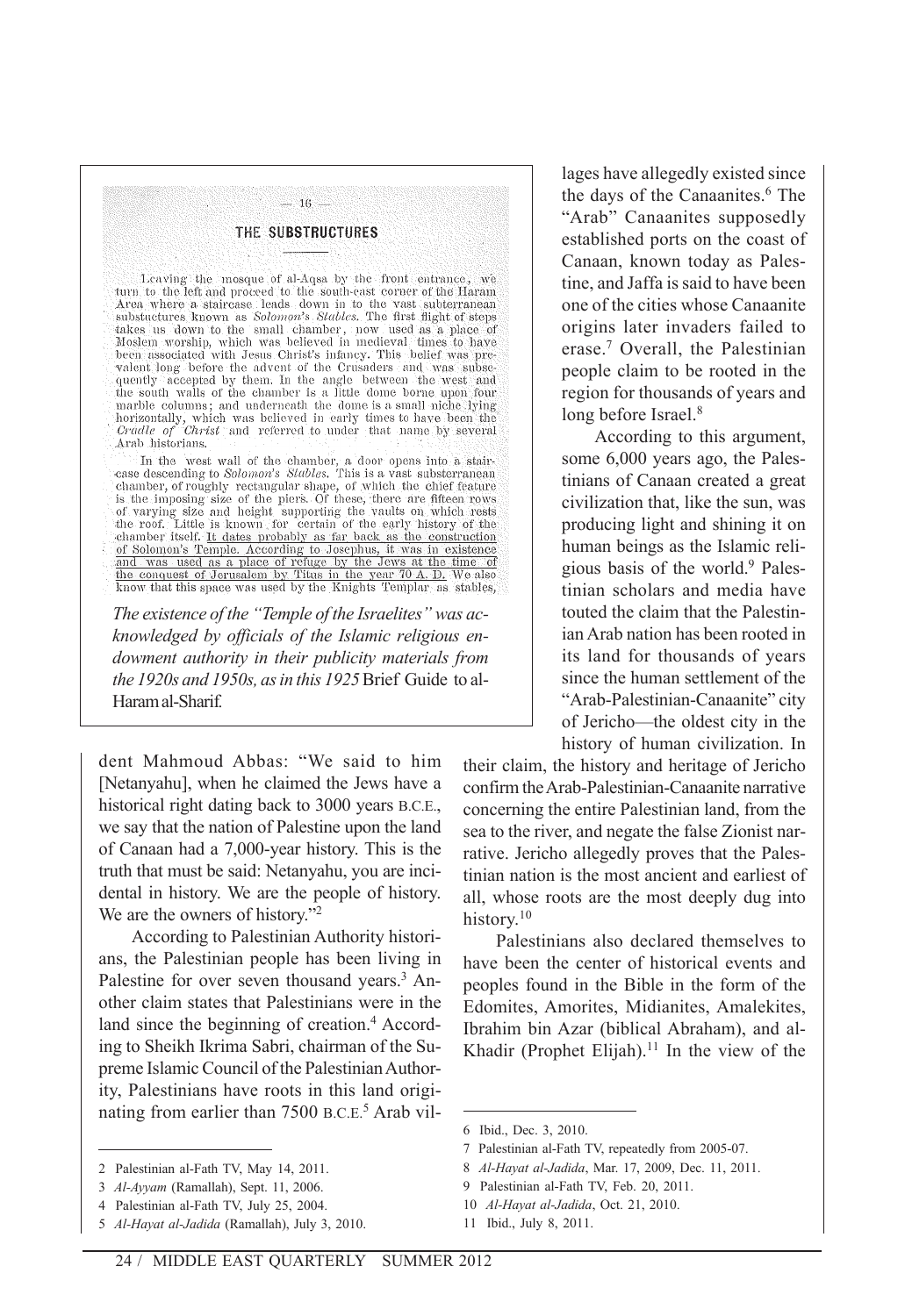Palestinian ambassador to India, Adli Sadeq, to ignore the existence of the Palestinian people and its rights reflects a logic that mocks intelligence, culture, and the Bible itself, in which Palestine and its people are mentioned more than 250 times.<sup>12</sup> Of course, the term Palestine appears nowhere in the Bible. The assertion that the Palestinians are descended from the biblical Jebusites, who, according to the Bible, were the original inhabitants of Jerusalem, has also been frequently made.<sup>13</sup>

To claim that Palestinians are the original inhabitants of the Land of Israel not only goes against secular history and scientific knowledge, but it also flies in the face of Islamic religious history. Not only do the Islamic scriptures recognize the unique Jewish claims to the Land of

Israel, but there is no reference whatsoever to any Palestinian people dwelling on any land called *Filastin* during any part of Islamic history until the twentieth century. The term *Jund Filastin* was used to describe a military district of the Umayyad and Abbasid caliphates and had no ethnic or national significance until the twentieth century.

The Qur'an declares that the Jews are the chosen people, exalted among the nations of the world.14 It clearly declares the Jews (*Bani Israil*) as the only owners of the Land of Israel, which is *al-Ard al-Muqaddasah; al-Ard al-Mubarakah; Ard Bani Israil* (the sacred land; the blessed land; the land of the People of Israel), and they are not allowed to leave it, for otherwise they will be punished:15 "It is the promise of God, and God does not go back on his



*A Palestinian flag emblazoned with "Jesus." Not even Jesus's origin as a Jew is safe from the Palestinian fabrication of their history. While Jesus was certainly viewed for centuries as a Muslim prophet (along with Abraham and Moses), only recently has he become a model Palestinian* shahid*, a martyr to their cause.*

promise."16 The Qur'an goes on to acknowledge that the Jewish first and second kingdoms existed but states that they were punished by God.17 Arab ownership of Palestine is also critically connected to exegesis on the Qur'anic description of Muhammad's Night Journey from Mecca to the "furthest mosque," which is juxtaposed with a verse on the destroyed Temple of the Israelites.18 The existence of that temple, however, though it had been acknowledged by officials of the Islamic religious endowment authority (*waqf* ) in their publicity materials from the 1920s and 1950s,  $19$  was famously denied by Arafat in an exchange with U.S. president Bill Clinton.20

<sup>12</sup> Ibid., Nov. 18, 2005, Dec. 19, 2011.

<sup>13</sup> David Wenkel, "Palestinians, Jebusites, and Evangelicals," *Middle East Quarterly*, Summer 2007, pp. 49-56.

<sup>14</sup> Qur: al-Baqarah, 2:47; ad-Dukhan, 44:32.

<sup>15</sup> Qur: al-Maidah, 5:21; al-A'araf, 7:137; Bani Israil, 17:104.

<sup>16</sup> Qur: ar-Rum, 30:6.

<sup>17</sup> Qur: Bani Israil, 17:104-7.

<sup>18</sup> Ibid., 17: 1, 7.

<sup>19</sup> Philip Mattar, "The Role of the Mufti of Jerusalem in the Political Struggle over the Western Wall, 1928-1929," *Middle Eastern Studies*, Jan. 1983, pp. 104-18; Muhammad Amin al-Husseini, *Haqa'ik An Qadiyat Filastin* (Cairo: n.p., 1957), pp. 115-9.

<sup>20</sup> See Yitzhak Reiter, *Jerusalem and Its Role in Islamic Solidarity* (New York: Palgrave Macmillan, 2008), pp. 1-2.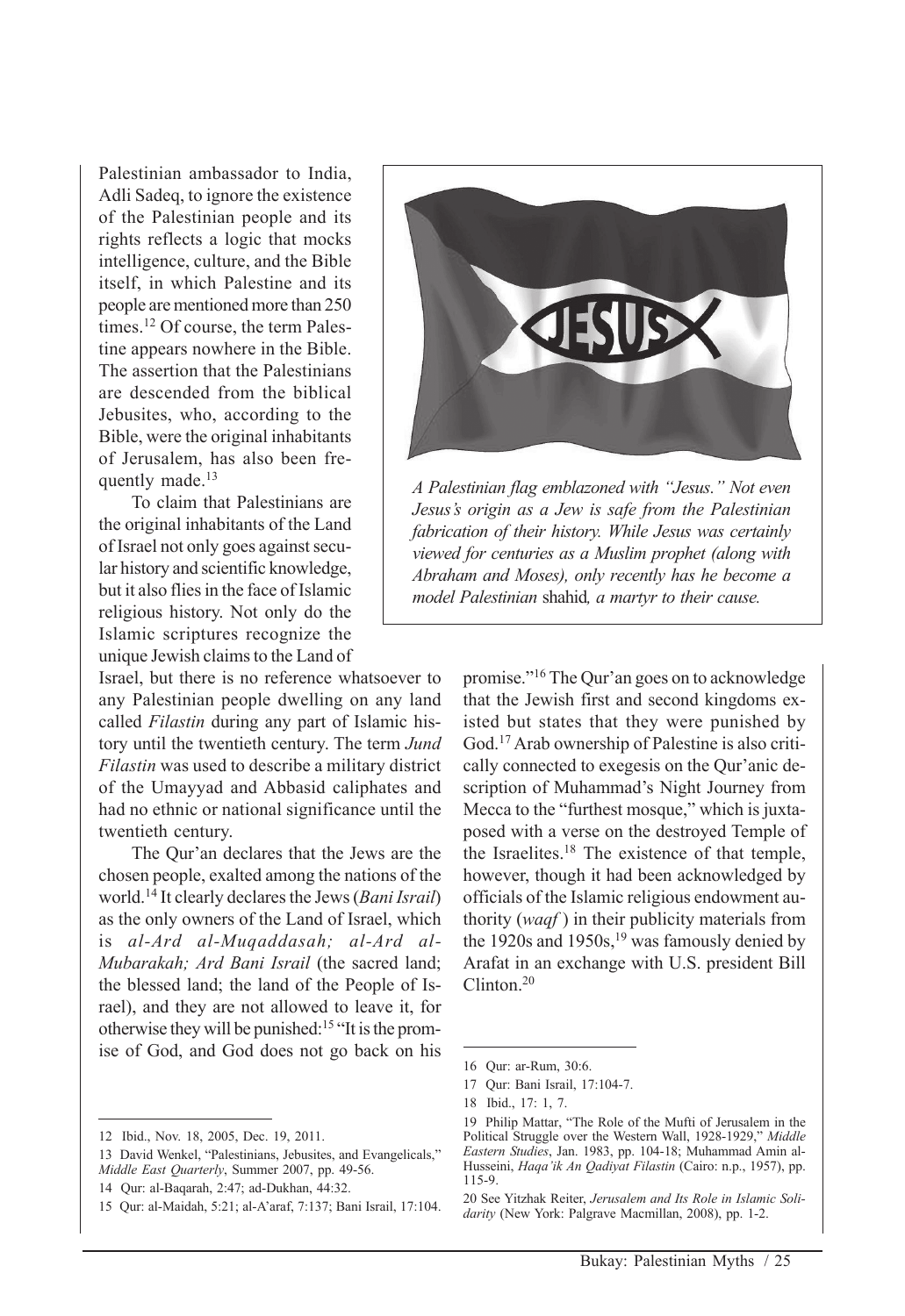Another Palestinian tactic is aimed at co-opting Christianity. For the PA leaders, Jesus is defined as a Palestinian who preached Islam, thus denying not only Jewish history and Christian legitimacy but also strengthening ancient Pales-

**There has never been any historical Palestinian state, nor any indigenous political system and institutions.**

tinian history. According to this narrative, Jesus was a Muslim prophet, $21$ like all other Jewish-born figures, $^{22}$  who was born in Bethlehem, lived in Nazareth, and moved to Jerusalem.23 Therefore, Jesus the messiah is a Palestinian par excellence, the son of Mary the

Palestinian.24 The Virgin Mary, the woman of love and peace, is of the nation of Palestine, whose roots are grounded in the depths of history.25 Jesus is a *shahid*, a holy martyr of Islam, the only Palestinian prophet, and the first Palestinian shahid who was tortured in this land.<sup>26</sup>

#### **DENYING THE JEWISH CONNECTION**

In the official Palestinian narrative, the Palestinian people are authentic and indigenous while it is the Israelis who are the foreigners, invented, and sown in a land that is not theirs.<sup>27</sup> According to Nabil Alqam, a PA historian, the Israeli state concerns itself with cultural theft and with stealing, distorting, and erasing the Palestinian heritage, which has a historical depth of 4,000 to 5,000 years. The state of Israel attempts to steal Palestinian symbols and to create a fake Israeli identity.28 In his book, *Jerusalem, City of Allah*, Yunes Amr, president of the al-Quds Open University, claims to disprove all Israeli connections and the history of the Jewish presence in Palestine, both historically and linguistically, by exposing the falsification of facts and affirming that the Palestinians are Arab Canaanites indigenous to the land.29

Throughout Palestinian media and education, all Israeli cities and areas are featured as Palestinian in origin, including Haifa, Acre, Ashkelon, Jaffa, Safed, Tiberias, Tel Aviv, Nazareth, the Sea of Galilee, Kiryat Shmonah, and the Negev. These are the "Palestinian homeland" or "occupied Palestine."30 Instilling these assertions and psychological worldview as facts among youth and in the political arena requires a multilevel process of socialization and indoctrination, beginning with the education system. Reinforcement is constant and all-pervasive: Palestine is continually represented as an area of 27,000 sq km, and an overwhelming Palestinian majority believes this is the truth.31

The Palestinians also portray Israelis of today as having no genetic, religious, cultural, or historical connections to the Jews of the past, who are supposed to have disappeared long ago. Issam Sissalem of the Islamic University in Gaza further claims that the biblical Hebrew tribes were in fact Bedouin. As such they were Arab tribes, and there is no connection between them and today's Israeli Jews, who are the descendents of Eurasian Khazars who converted to Judaism. The original Hebrew tribes were erased and ceased to exist, leaving no traces.32 Likewise, Jarir al-Qudwa, once educational advisor to Arafat, holds that the Israelites of the Bible were not only Arab tribes but were among the

- 30 Palestinian al-Fath TV, Apr. 11, June 14, 24, Sept. 2, Nov.
- 1, 2011; *al-Hayat al-Jadida*, Jan. 31, June 17, 20, 2011.

32 Ibid., July 25, 2004.

<sup>21</sup> Qur: al-Imran, 3:51-2; an-Nisa, 4:171; al-Maidah, 5:111.

<sup>22</sup> Qur: al-Baqarah, 2:127-8, 133; al-Imran, 3:84; Yunus, 10:71-2, 84.

<sup>23</sup> Palestinian al-Fath TV, Apr. 21, 2006; *al-Hayat al-Jadida*, Mar. 9, Oct. 28, 2006.

<sup>24</sup> *Al-Hayat al-Jadida*, Nov. 18, 2005; Palestinian al-Fath TV, May 12, 2009.

<sup>25</sup> Palvoice.com, Mar. 17, 2010.

<sup>26</sup> *Al-Hayat al-Jadida*, June 24, Dec. 11, 2000, June 17, 2005, Oct. 28, 2006, Apr. 30, Nov. 18, 2008; Palestinian al-Fath TV, June 9, Dec. 24, 2009.

<sup>27</sup> *Al-Hayat al-Jadida*, Dec. 11, 2011.

<sup>28</sup> Palestinian al-Fath TV, Oct. 22, 2009.

<sup>29</sup> *Al-Ayyam*, Apr. 7, 2009.

<sup>31</sup> Palestinian al-Fath TV, May 16, June 11, 25, July 5, Aug. 12, 13, 19, 2010.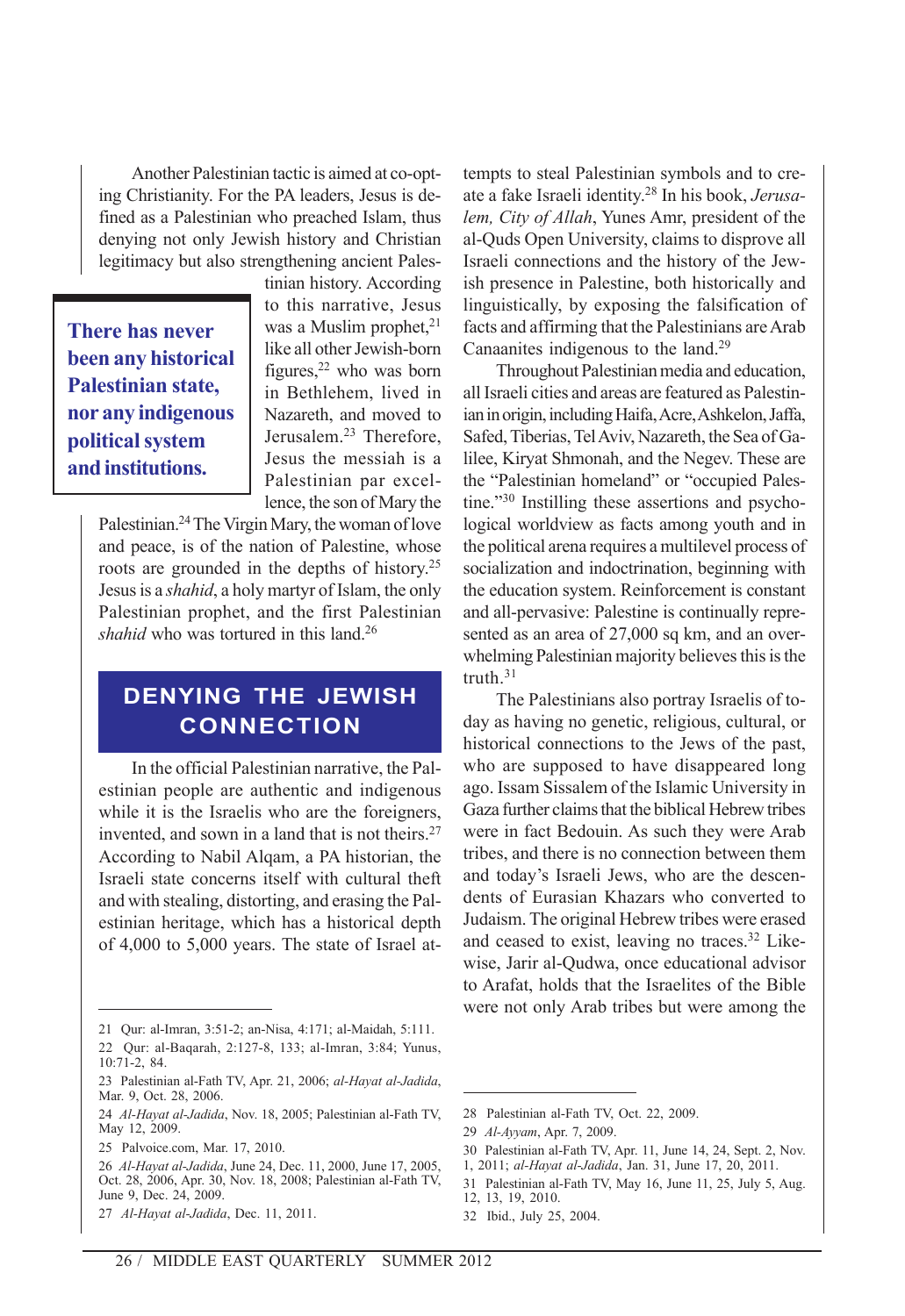purest. Fathi Buzia, a PA political commentator, argues that Europe, led by Britain, founded Israel, creating and implanting a thieving, fabricated entity upon the Palestinian land, in order to get rid of Jews at home.<sup>33</sup>

Israelis are described as religious groups of imposters who were never Jews but part of a Zionist plot to occupy Palestinian lands and steal the Palestinian identity and cultural heritage. This is derided as the greatest crime ever committed against humanity with the aim of the Judaization of Palestine.34 Even the Hebrew language is said to be stolen from Palestinian Aramaic.35 The Israeli state creates "false names" for sites to "erase" the Palestinian facts." It steals everything it lays its hands on

"by means of terror," including music, food, clothing, and folk traditions, even falafel and humus.<sup>36</sup> All the territory held by the state of Israel is occupied, and the Palestinians will not compromise on it.37

In the light of this, Palestinian commentators demand that Zionists must acknowledge publicly before the world that Jews have no connection to Palestinian Arab land. Zionist history is nothing more than invention and falsification, constituting a crude form of colonialism.38 Zionists are trying to create a fake history at the expense of a real Palestinian history so as to steal the history and the culture of the Palestinians.<sup>39</sup>



## **THE PALESTINIAN "NATION'S" MODERN FOUNDATIONS**

The alleged Zionist process of theft and usurpation is, in fact, precisely the official Palestinian policy toward Jewish history.

The paradoxical fact is that Palestinian nationalism effectively owes its creation to Zionism, the Jewish national movement.<sup>40</sup> Stimulated partially by the disintegration of the Ottoman Empire and the search for Arab national identities, the main lines of Palestinian nationalism developed during the 1920s and 1930s in reaction to and in contrast with Zionism.

Though Palestinians claim descent from

<sup>33</sup> Ibid., June 17, 2009.

<sup>34</sup> *Al-Hayat al-Jadida*, Apr. 4, May 26, 2011; Palestinian al-Fath TV, May 23, 2011.

<sup>35</sup> Palestinian al-Fath TV, Dec. 7, 2010, Feb. 8, July 15, 2011; *al-Hayat al-Jadida*, May 15, July 1, 2011.

<sup>36</sup> *Al-Hayat al-Jadida*, Dec. 16, 2010, Apr. 4, May 16, July 5, Dec. 8, 2011; Palestinian al-Fath TV, Dec. 23, 2010.

<sup>37</sup> *Al-Hayat al-Jadida*, Aug. 18, 2011.

<sup>38</sup> Ibid., May 27, 2011.

<sup>39</sup> Palestinian al-Fath TV, May 23, 2011.

<sup>40</sup> Daniel Pipes, "Mirror Image: How the PLO Mimics Zionism," *National Interest*, Fall 1994; idem, "Mirror Image: Palestinians Continue to Mimic Zionism," DanielPipes.org, Jan. 10, 2008.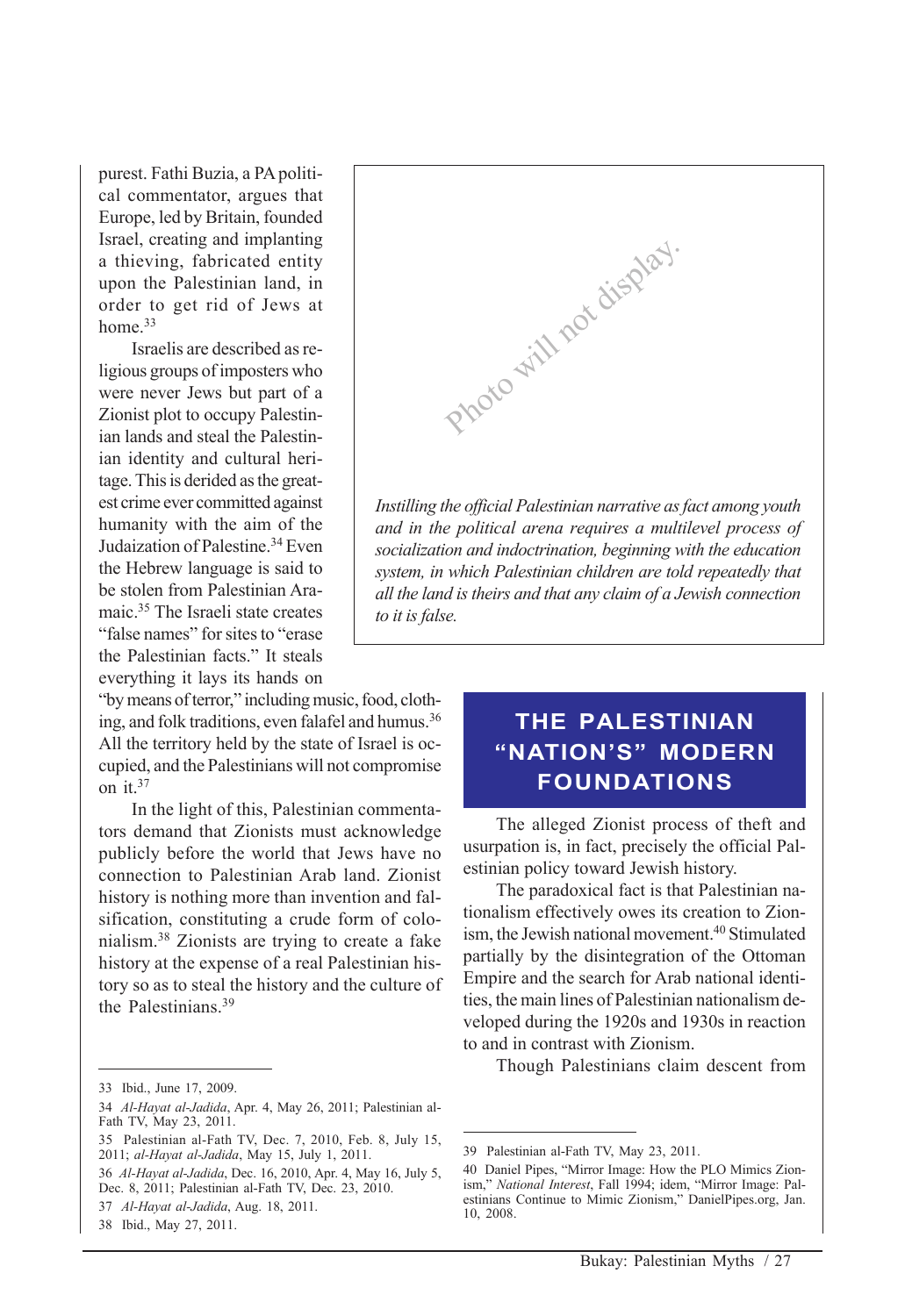Canaanites, the fact is that there has never been any historical Palestinian state, nor any indigenous political system and institutions. The Land of Israel witnessed many conquerors over the course of its history, but in the last two thousand years since most of the people of Israel went into exile—albeit not without leaving an uninterrupted presence in the land—it was not the home of any indigenous political entity. Not only has there never been a Palestinian state

**There is no Palestinian language, dialect, or culture distinct from those of surrounding Arabs.**

and a Palestinian people, but there were no other political entities besides those established by invading forces, such as the crusading statelets or district capitals created by Umayyad and Abbasid caliphs.

Most of the population now known as Palestinian descended from

migrants originating from the surrounding Arab countries and from local Bedouins. Many migrated in waves from the middle of the nineteenth century to the middle of the twentieth century. Others were imported by the Ottoman Empire and by the British for infrastructure and agricultural projects, or migrated to the region following Zionist economic success, which produced a staggering population growth.<sup>41</sup> Palestinians are perhaps the newest of all peoples, comprising many scattered groups. In fact, in origin they are more Egyptian, Syrian, Jordanian, Lebanese, and mainly Bedouin, than Palestinian.

Perhaps the most conspicuous fact regarding the novelty of the Palestinian nation is that when it was within their power, the Arab leaders never seriously sought to create a Palestinian state during the 1940s, and after the establishment of the State of Israel, from 1948 until 1967,

41 See, for example, Efraim Karsh, *Palestine Betrayed* (New Haven: Yale University Press, 2010), pp. 2-16; Fred M. Gottheil, "The Smoking Gun: Arab Immigration into Palestine, 1922-1931," *Middle East Quarterly*, Winter 2003, pp. 53-64; Arieh L. Avneri, *The Claim of Dispossession, Jewish Land Settlement and the Arabs, 1878-1948* (Edison, N.J.: Transaction Publishers, 1982), pp. 162-80.

when the West Bank and Gaza were under Egyptian and Jordanian direct rule. Moreover, during that time all Arab leaders referred to the Palestinian issue as a refugee problem. They did not call for the creation of a Palestinian state for the Palestinian nation. Even after the 1967 Six-Day War, United Nations Resolution 242 of November 22, 1967, mentions only "refugees," not even "Arab refugees"—let alone a Palestinian people and a Palestinian state.<sup>42</sup> Calls in earnest for a Palestinian state did not begin in the United Nations or elsewhere until the late 1960s or the early 1970s.<sup>43</sup>

Even today, as all Arab states pay lip service to the idea of a Palestinian state, and Palestinian leaders are treated as equals by their Arab counterparts, it is far from clear that a Palestinian state is a real priority. If the Palestinians are a people today, they are indeed a new invention. However, do they deserve a state? Establishment of a Palestinian state would rightly open the floodgates for the creation of numerous states based on both new and old national identities. The Kurds and the Berbers, for example, have lived for centuries in the Middle East. They are distinct and ancient peoples that were not invented in the full light of history, but unfortunately, their existence does not translate automatically into statehood. If it did, such a process of granting statehood to all peoples would begin to unravel the fabric of the modern Arab world. Arab leaders, especially under pressure from the Arab upheavals of 2011 show no enthusiasm for this.

## **WHAT DO PALESTINIANS WANT?**

The important question is what Palestinians really want. What are the Palestinians' political objectives, and how do they wish to realize them? All their leaders' declarations and policies clearly show that they have never moderated their primary objective, which is to eliminate

<sup>42</sup> U.N .Security Council, "Resolution 242 of November 22, 1967."

<sup>43</sup> See, for example, "10 Point Program," Palestine National Council, Cairo, June 8, 1974.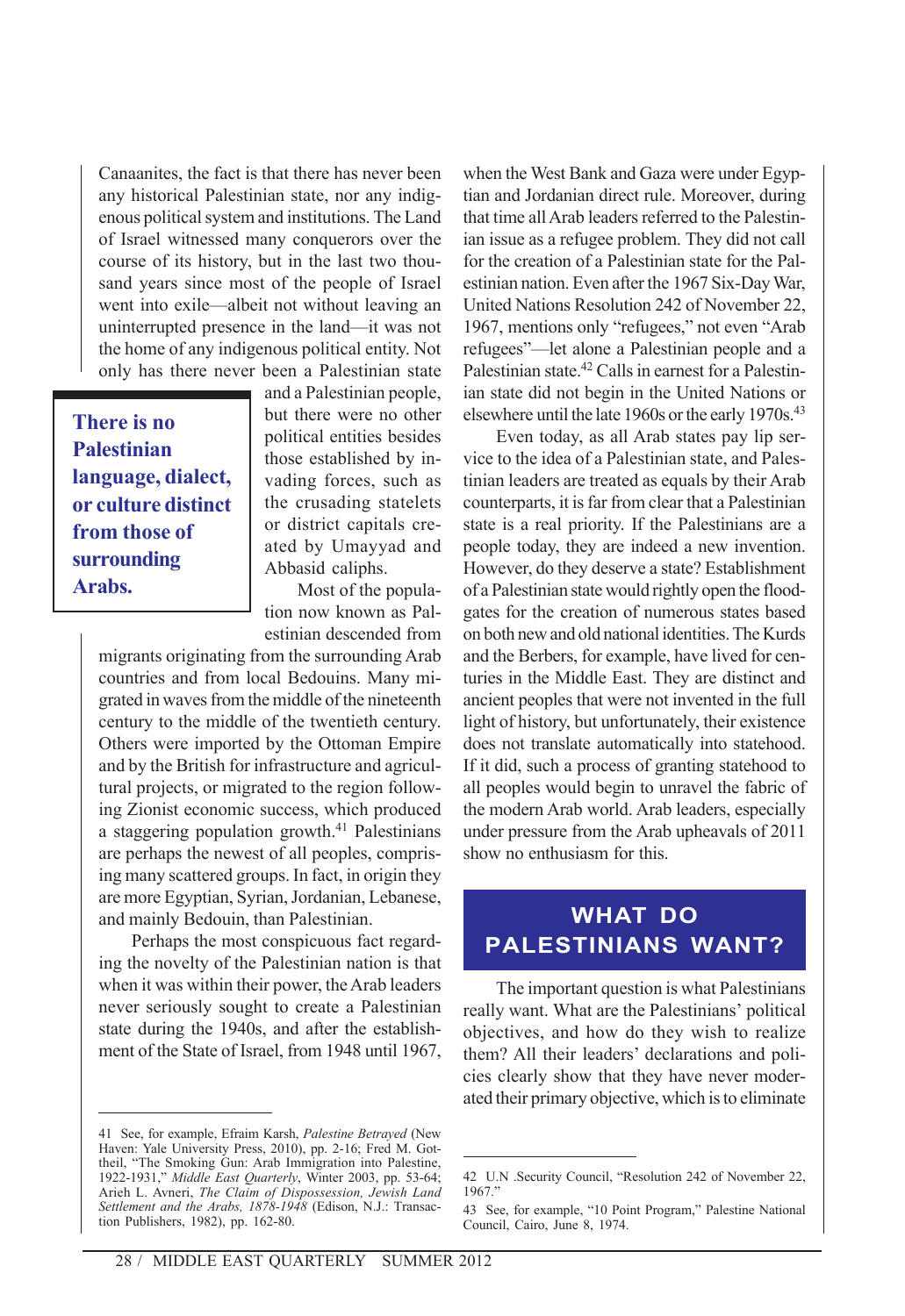the State of Israel. From the *Abadan* ("never") rhetoric of the 1920s through 1948 to Arafat's "phased strategy," adopted at the June 1974 Palestinian National Congress,<sup>44</sup> Palestinians still lay claim to a land "from the river to the sea." Palestinians appear unwilling to compromise, to recognize Israel as a Jewish state, or to accept an Israeli state on any territory they call *Filastin*.

It is also evident that Palestinian political evolution is closely tied to Israel's territorial and political development in two continuous phases. The first emerged after Israel's independence in 1948 and differentiated the

Palestinians as a social group of Arab refugees, also called "Palestine Arabs," and lacking obvious cultural, social, or political characteristics that distinguished them from their Arab kin, who largely reviled them. The second phase developed after the 1967 Six-Day War; Palestinians then became a political group seeking to develop a national identity during the period of global anti-imperial and anti-colonial ferment. But even as a Palestinian national identity has been developed and marketed, it is overwhelmingly founded on the negation of its rival, namely Jewish and Israeli identity, rather than on positive attributes or real history.

Given this, how have Palestinians been so successful in disseminating their message in the international arena? What brings them the over-



*According to Sheikh Ikrima Sabri (center), chairman of the Supreme Islamic Council of the Palestinian Authority, Palestinians have roots in Palestine originating from earlier than 7500 B.C.E. He has frequently warned against "Judaizing" Jerusalem, claiming that there is no evidence of ancient Jewish habitation in the city, in contradiction to earlier acknowledgments by officials of the Islamic religious endowment authority.*

whelming political and financial support at the expense of so many nations and other peoples, such as the Kurds and the Berbers, who are denied the chance to establish a state?45

Part of the answer is perhaps the Palestinians' sophisticated ploy of telling all players what they want to hear. In the international arena, the Palestinians emphasize the ideologies of post-colonialism, post-modernism, and multiculturalism. They depict themselves as the victims of colonial Zionism that has stolen their land and express the wish to establish Palestine as a small or even a multicultural state.<sup>46</sup> In Europe, where there is a high level of guilt and

<sup>44 &</sup>quot;Political Program for the Present Stage Drawn up by the 12th PNC, Cairo, June 9, 1974," *Journal of Palestine Studies*, Summer 1974, pp. 224-5.

<sup>45</sup> James Minehan, *Nations without States* (Westport: Greenwood Press, 1996), index.

<sup>46</sup> Hanan Ashrawi, Palestinian legislator, *al-Hayat al-Jadidah*, Dec. 27, 2011; Issa Karake, minister of prisoners' affairs, *al-Hayat al-Jadidah*, Nov. 24, 2011; Bassam Eid, "Can a Bi-National State Be a Solution to the Middle East Conflict," Palestinian Human Rights Monitoring Group, Jerusalem, 2009.